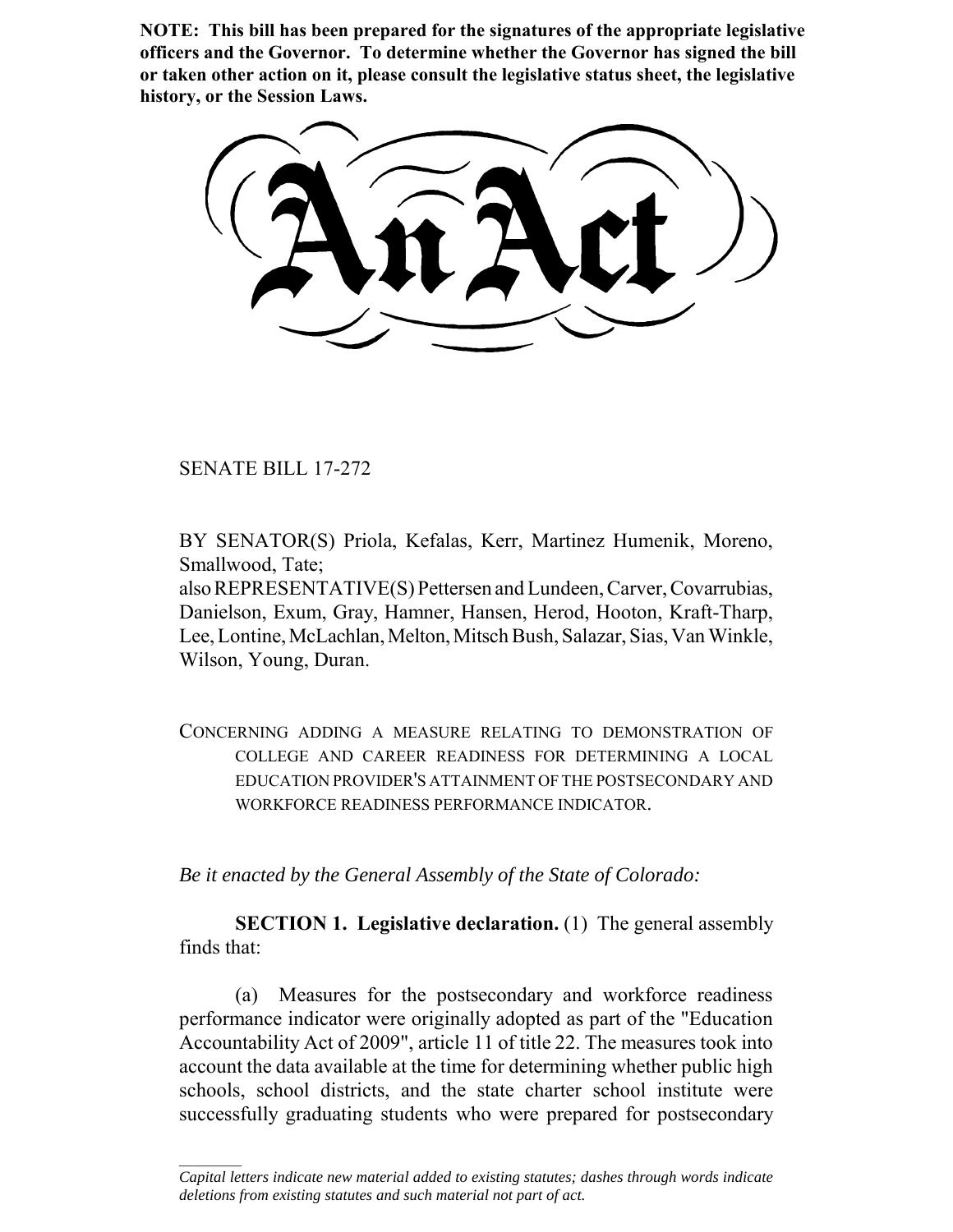education or to enter the workforce.

(b) Since 2009, the state board of education, as required by statute, has adopted high school graduation guidelines. School districts and district and institute charter high schools are required to adopt local high school graduation requirements that meet or exceed the state guidelines and implement these requirements beginning in the fall of 2017 for the graduating class of 2021.

(c) The state high school graduation guidelines include a list of performance demonstrations that high school graduates may complete to demonstrate that they are academically ready for college and career. Each school district and each district or institute charter high school must select from this list those demonstrations that its students must successfully complete in order to graduate from high school. Thus, the performance of the school district or charter high school in enabling students to successfully complete the demonstrations will be reflected in the school district's and the state charter school institute's overall graduation rate and in the individual graduation rates of the public schools of the school district and the institute charter high schools.

(d) Many of the options for demonstrating college and career readiness, such as successfully completing advanced placement or international baccalaureate assessments or successfully enrolling in postsecondary courses through concurrent enrollment, empower students to demonstrate that they are working toward goals beyond high school graduation, often leading to higher levels of academic achievement while they are enrolled in high school and when they subsequently enroll in postsecondary education;

(e) As adopted by the state board, the standards of achievement for the college and career readiness demonstrations reflect readiness for some levels of postsecondary enrollment, but they do not demonstrate that a student is prepared, without needing remediation, to enroll in the postsecondary general education core courses in reading, writing, and mathematics identified pursuant to section 23-1-125 (3);

(f) A student's level of achievement of some of the demonstration options may be measured objectively by a score. For those demonstration options, the state board of education should adopt both minimum

#### PAGE 2-SENATE BILL 17-272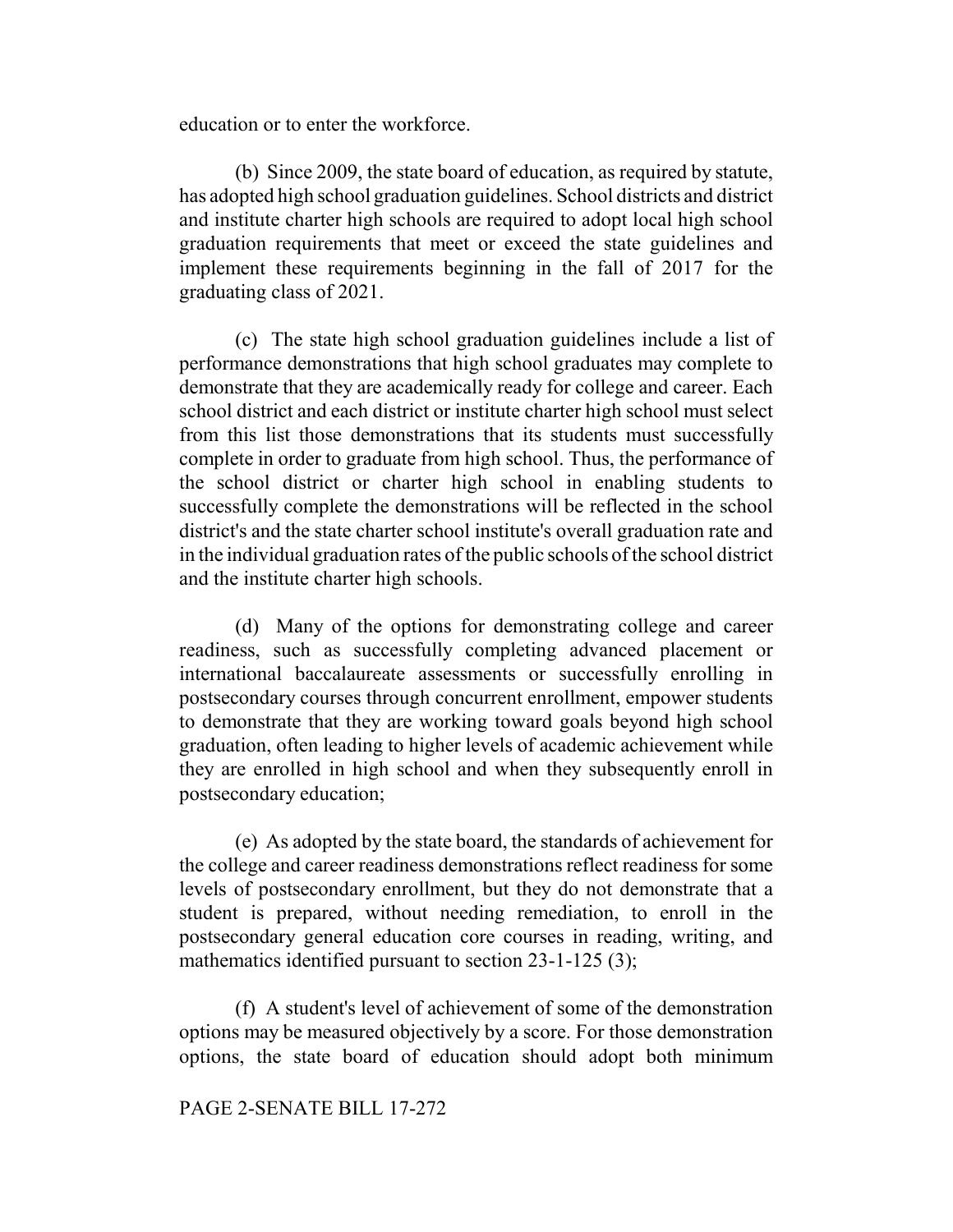achievement standards and higher achievement standards that indicate a student is prepared, without needing remediation, to enroll in the postsecondary general education core courses in reading, writing, and mathematics identified pursuant to section 23-1-125 (3). These higher achievement standards will enable the state to give a public high school, a school district, and the state charter school institute additional performance credit based on the number of high school students who successfully demonstrate that they are prepared to enroll in these postsecondary general education courses without need for remediation.

(g) Enrolling in and receiving college-level credit for the postsecondary general education core courses in reading, writing, and mathematics identified pursuant to section 23-1-125 (3) while a student is in high school also clearly demonstrates that a student is college- and career-ready before high school graduation. It is appropriate that each public high school, each school district, and the state charter school institute receive additional performance credit for the percentage of high school students who achieve this level of preparation before high school graduation.

(2) The general assembly finds, therefore, that it is appropriate to adopt additional measures for the postsecondary and workforce readiness performance indicator to determine the degree to which public high schools, school districts, and the state charter school institute enable high school students to successfully demonstrate that they are ready for college and career and the extent to which the public high schools, school districts, and the state charter school institute encourage high school students to enroll in, and prepare them to successfully complete, postsecondary core courses in reading, writing, and mathematics.

**SECTION 2.** In Colorado Revised Statutes, 22-11-103, **amend** the introductory portion; and **add** (6.5), (9.5), (10.5), and (13.5) as follows:

**22-11-103. Definitions.** As used in this article ARTICLE 11, unless the context otherwise requires:

(6.5) "CAREER AND TECHNICAL EDUCATION COURSE" MEANS A POSTSECONDARY COURSE THAT, UPON SUCCESSFUL COMPLETION, RESULTS IN POSTSECONDARY COURSE CREDIT TOWARD A CAREER AND TECHNICAL EDUCATION CREDENTIAL OR ASSOCIATES DEGREE IN APPLIED SCIENCE.

### PAGE 3-SENATE BILL 17-272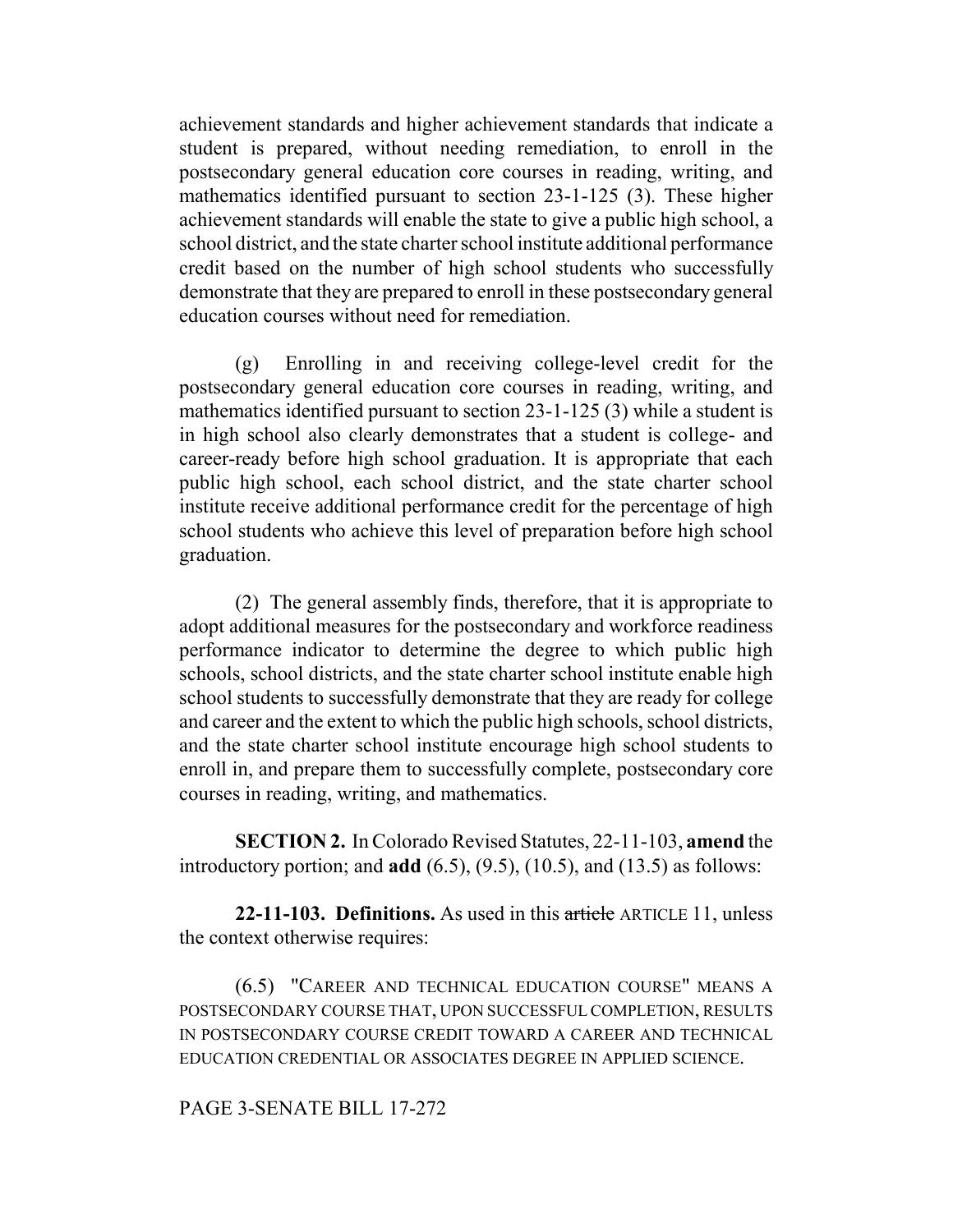(9.5) "CONCURRENT ENROLLMENT" MEANS THAT A STUDENT, WHILE ENROLLED IN HIGH SCHOOL, ENROLLS IN POSTSECONDARY COURSES AS PROVIDED IN ARTICLE 35 OF THIS TITLE 22.

(10.5) "DEMONSTRATION OPTIONS" MEANS THE METHODS BY WHICH A HIGH SCHOOL STUDENT MAY DEMONSTRATE COLLEGE AND CAREER READINESS AS RECOMMENDED IN THE HIGH SCHOOL GRADUATION GUIDELINES ADOPTED BY THE STATE BOARD PURSUANT TO SECTION 22-2-106 (1)(a.5) AND AS SPECIFICALLY SELECTED BY THE LOCAL SCHOOL BOARD OF THE SCHOOL DISTRICT IN WHICH A STUDENT IS ENROLLED OR BY THE DISTRICT CHARTER HIGH SCHOOL OR INSTITUTE CHARTER HIGH SCHOOL IN WHICH A STUDENT IS ENROLLED.

(13.5) "GENERAL EDUCATION CORE COURSES" MEANS THE POSTSECONDARY GENERAL EDUCATION CORE COURSES IN READING, WRITING, AND MATHEMATICS IDENTIFIED PURSUANT TO SECTION 23-1-125 (3).

**SECTION 3.** In Colorado Revised Statutes, **amend** 22-11-104 as follows:

**22-11-104. Rules - college and career readiness achievement standards.** (1) The state board shall promulgate rules pursuant to the "State Administrative Procedure Act", article 4 of title 24, C.R.S., as required in this article ARTICLE 11 and may promulgate such additional rules as it finds necessary for the implementation of this article ARTICLE 11, including but not limited to rules establishing a numbering system to uniquely identify individual students, including students enrolled in the Colorado preschool program created pursuant to section 22-28-104.

(2) (a) FOR EACH OF THE DEMONSTRATION OPTIONS BY WHICH A HIGH SCHOOL STUDENT MAY DEMONSTRATE COLLEGE AND CAREER READINESS, AS RECOMMENDED BY THE STATE BOARD IN THE HIGH SCHOOL GRADUATION GUIDELINES ADOPTED PURSUANT TO SECTION 22-2-106 (1)(a.5), THE STATE BOARD SHALL ADOPT ACHIEVEMENT STANDARDS THAT INDICATE THAT A STUDENT HAS DEMONSTRATED A LEVEL OF COLLEGE AND CAREER READINESS SUFFICIENT FOR HIGH SCHOOL GRADUATION AND HIGHER ACHIEVEMENT STANDARDS THAT INDICATE THAT A STUDENT IS PREPARED, WITHOUT NEEDING REMEDIATION, TO ENROLL IN GENERAL EDUCATION CORE COURSES. AT A MINIMUM, THE HIGHER ACHIEVEMENT

PAGE 4-SENATE BILL 17-272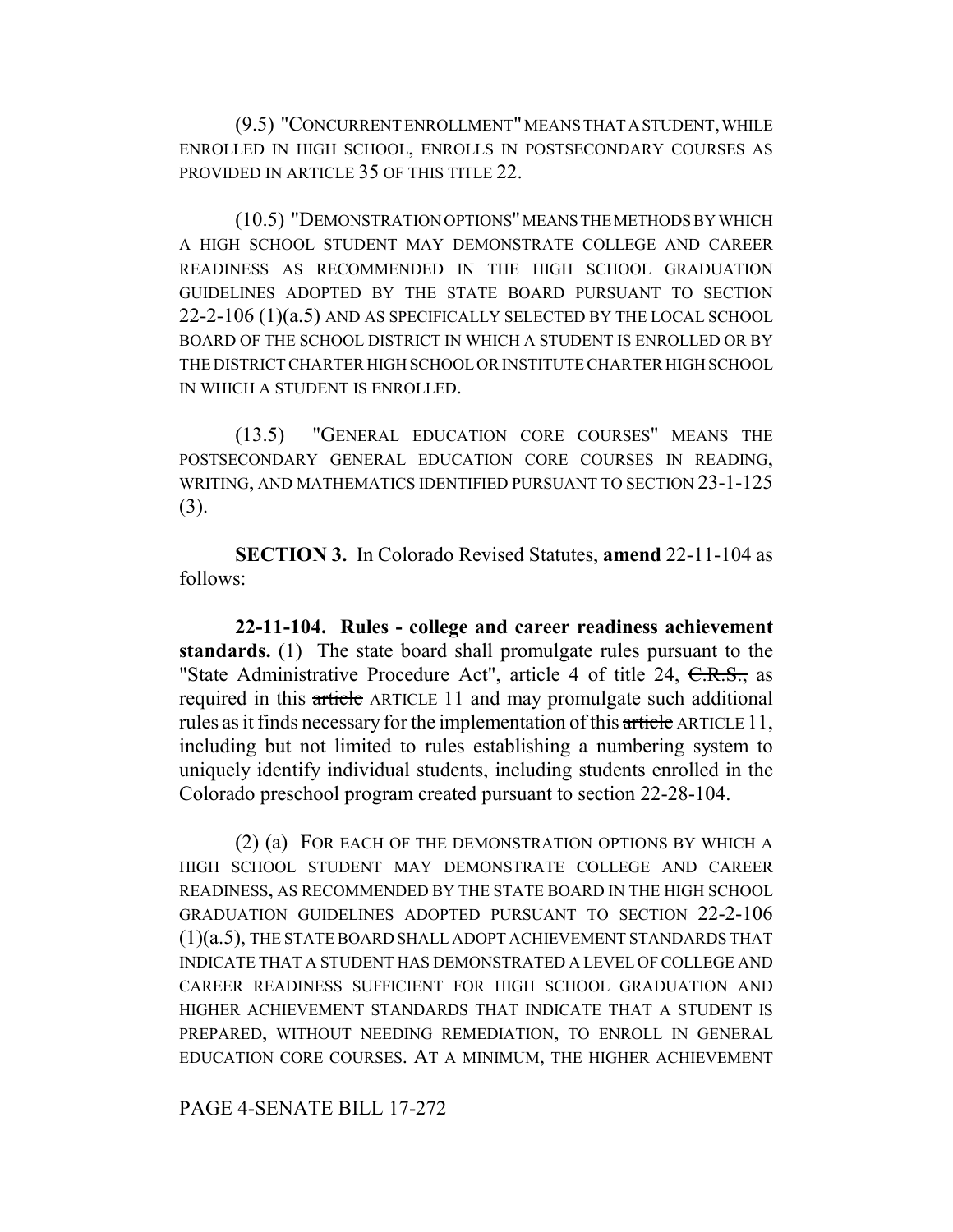STANDARDS MUST INCLUDE:

(I) SPECIFIED, HIGHER SCORES ON THE ASSESSMENTS INCLUDED IN THE DEMONSTRATION OPTIONS, WHICH SCORES INDICATE A STUDENT IS PREPARED TO ENROLL IN GENERAL EDUCATION CORE COURSES WITHOUT NEED FOR REMEDIATION; AND

(II) RECEIPT OF COLLEGE COURSE CREDITS FOR CONCURRENT ENROLLMENT IN CAREER AND TECHNICAL EDUCATION COURSES OR GENERAL EDUCATION CORE COURSES OR HIGHER-LEVEL COURSES.

(b) SUBSECTION (2)(a) OF THIS SECTION DOES NOT AFFECT THE AUTHORITY OF THE COLORADO COMMISSION ON HIGHER EDUCATION AND GOVERNING BOARDS OF THE INSTITUTIONS OF HIGHER EDUCATION TO ESTABLISH AND IMPLEMENT THE ACADEMIC ADMISSION STANDARDS FOR STUDENTS FOR ALL STATE-SUPPORTED INSTITUTIONS OF HIGHER EDUCATION AND THE POLICIES AND PROCEDURES FOR DETERMINING A STUDENT'S NEED FOR BASIC SKILLS COURSES AS PROVIDED IN SECTION 23-1-113.

**SECTION 4.** In Colorado Revised Statutes, 22-11-204, **amend**  $(4)(a)(III)$ ,  $(4)(b)(III)$ ,  $(4)(c)(III)$ ,  $(5)(a)(I)(F)$ ,  $(5)(b)(I)(F)$ , and  $(5)(c)(I)(F)$ ; and **add** (4)(a)(V), (4)(b)(V), and (4)(c)(V) as follows:

**22-11-204. Performance indicators - measures.** (4) The department shall determine the level of attainment of each public high school, each school district, the institute, and the state as a whole on the postsecondary and workforce readiness indicator by using, at a minimum, the following measures:

(a) For each public high school, the department shall calculate:

(III) The graduation and dropout rates, as defined by rule of the state board; and

(V) BEGINNING IN THE 2020-21 SCHOOL YEAR, THE PERCENTAGE OF STUDENTS ENROLLED IN THE PUBLIC HIGH SCHOOL WHO DEMONSTRATE COLLEGE AND CAREER READINESS, BASED ON THE DEMONSTRATION OPTIONS AVAILABLE TO THE STUDENTS ENROLLED IN THE PUBLIC HIGH SCHOOL, AT THE HIGHER ACHIEVEMENT LEVEL ADOPTED BY THE STATE BOARD THAT INDICATES A STUDENT IS PREPARED, WITHOUT NEEDING REMEDIATION, TO

# PAGE 5-SENATE BILL 17-272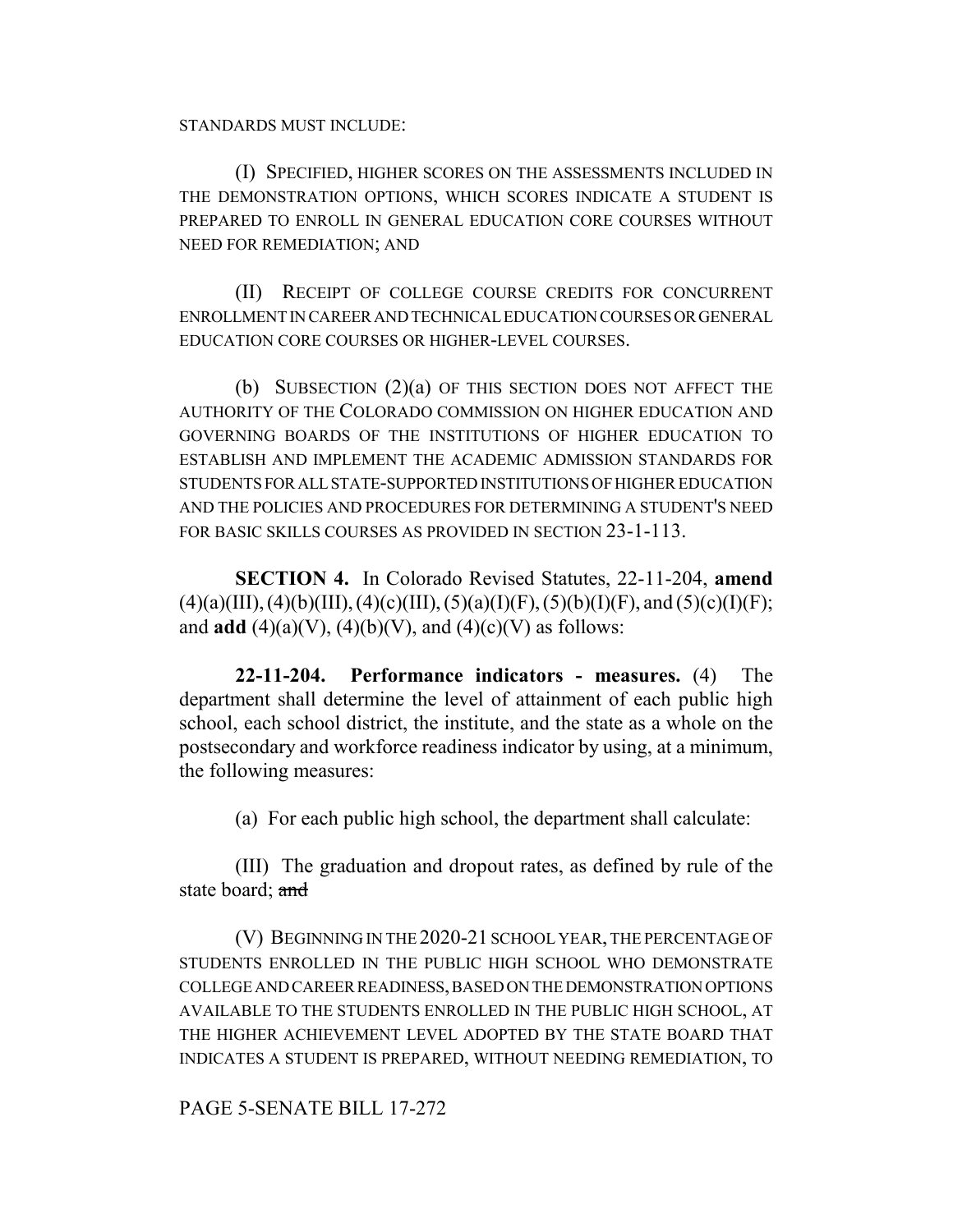ENROLL IN GENERAL EDUCATION CORE COURSES.

(b) For each school district and the institute, the department shall calculate:

(III) The overall graduation and dropout rates, as defined by rule of the state board, for the district public high schools or the institute charter high schools; and

(V) BEGINNING IN THE 2020-21 SCHOOL YEAR, THE OVERALL PERCENTAGE OF STUDENTS ENROLLED IN THE DISTRICT PUBLIC HIGH SCHOOLS OR ALL OF THE INSTITUTE CHARTER HIGH SCHOOLS WHO DEMONSTRATE COLLEGE AND CAREER READINESS, BASED ON THE DEMONSTRATION OPTIONS OFFERED BY THE DISTRICT CHARTER HIGH SCHOOLS, THE SCHOOL DISTRICT, OR THE INSTITUTE CHARTER HIGH SCHOOLS, AT THE HIGHER ACHIEVEMENT LEVEL ADOPTED BY THE STATE BOARD THAT INDICATES A STUDENT IS PREPARED, WITHOUT NEEDING REMEDIATION, TO ENROLL IN GENERAL EDUCATION CORE COURSES.

(c) For the state, the department shall calculate:

(III) The statewide graduation and dropout rates, as defined by rule of the state board, for the public high schools in the state; and

(V) BEGINNING IN THE 2020-21 SCHOOL YEAR, THE OVERALL PERCENTAGE OF STUDENTS ENROLLED IN THE PUBLIC HIGH SCHOOLS STATEWIDE WHO DEMONSTRATE COLLEGE AND CAREER READINESS, BASED ON THE DEMONSTRATION OPTIONS AVAILABLE TO THE STUDENTS ENROLLED IN EACH PUBLIC HIGH SCHOOL, AT THE HIGHER ACHIEVEMENT LEVEL ADOPTED BY THE STATE BOARD THAT INDICATES A STUDENT IS PREPARED, WITHOUT NEEDING REMEDIATION, TO ENROLL IN GENERAL EDUCATION CORE COURSES.

(5) The department shall determine the level of attainment of each public school, each school district, the institute, and the state as a whole on the performance indicator that concerns the progress made in closing the achievement and growth gaps by using the following measures:

(a) (I) For each public school, the department shall disaggregate by student group:

PAGE 6-SENATE BILL 17-272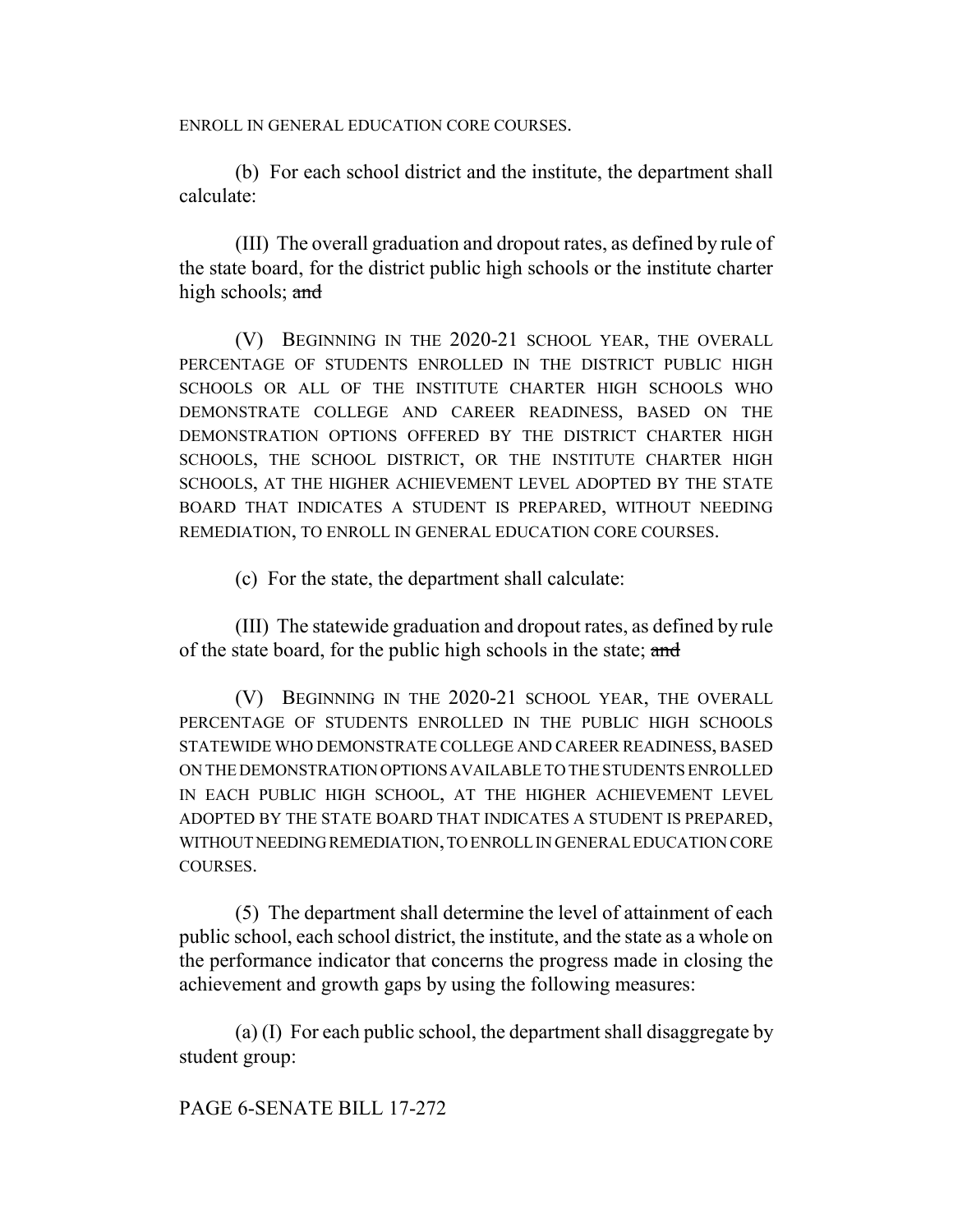(F) For each public high school, the percentage of students enrolled in the eleventh grade in the public high school who score at each achievement level of the standardized, curriculum-based, achievement, college entrance examination or the percentages of students enrolled in each of the grade levels included in the public high school who score at each achievement level on the assessments administered pursuant to section 22-7-1006.3 by the public high school; the percentages of students graduating from the public high school who receive a diploma that includes a postsecondary and workforce readiness endorsement or an endorsement for exemplary demonstration of postsecondary and workforce readiness; the graduation and dropout rates; and, beginning in the 2016-17 school year, the percentages of students graduating from the public high school who, in the school year immediately following graduation from high school, enroll in a career and technical education program, community college, or four-year institution of higher education; AND, BEGINNING IN THE 2020-21 SCHOOL YEAR, THE PERCENTAGE OF STUDENTS ENROLLED IN THE PUBLIC HIGH SCHOOL WHO DEMONSTRATE COLLEGE AND CAREER READINESS, BASED ON THE DEMONSTRATION OPTIONS AVAILABLE TO THE STUDENTS ENROLLED IN THE PUBLIC HIGH SCHOOL, AT THE HIGHER ACHIEVEMENT LEVEL ADOPTED BY THE STATE BOARD THAT INDICATES A STUDENT IS PREPARED, WITHOUT NEEDING REMEDIATION, TO ENROLL IN GENERAL EDUCATION CORE COURSES.

(b) (I) For each school district and the institute, the department shall disaggregate by student group:

(F) The overall percentage of students enrolled in the eleventh grade in the district public high schools or the institute charter high schools who score at each achievement level of the standardized, curriculum-based, achievement, college entrance examination or the percentages of students enrolled in each of the grade levels included in the public high schools who score at each achievement level on the assessments administered pursuant to section 22-7-1006.3 by the public high schools; the overall percentages of students graduating from the district public high schools, or the institute charter high schools, who receive a diploma that includes a postsecondary and workforce readiness endorsement or an endorsement for exemplary demonstration of postsecondary and workforce readiness; the overall graduation and dropout rates for the district public high schools or the institute charter high schools; and, beginning in the 2016-17 school year, the overall percentages of students graduating from the district public high

### PAGE 7-SENATE BILL 17-272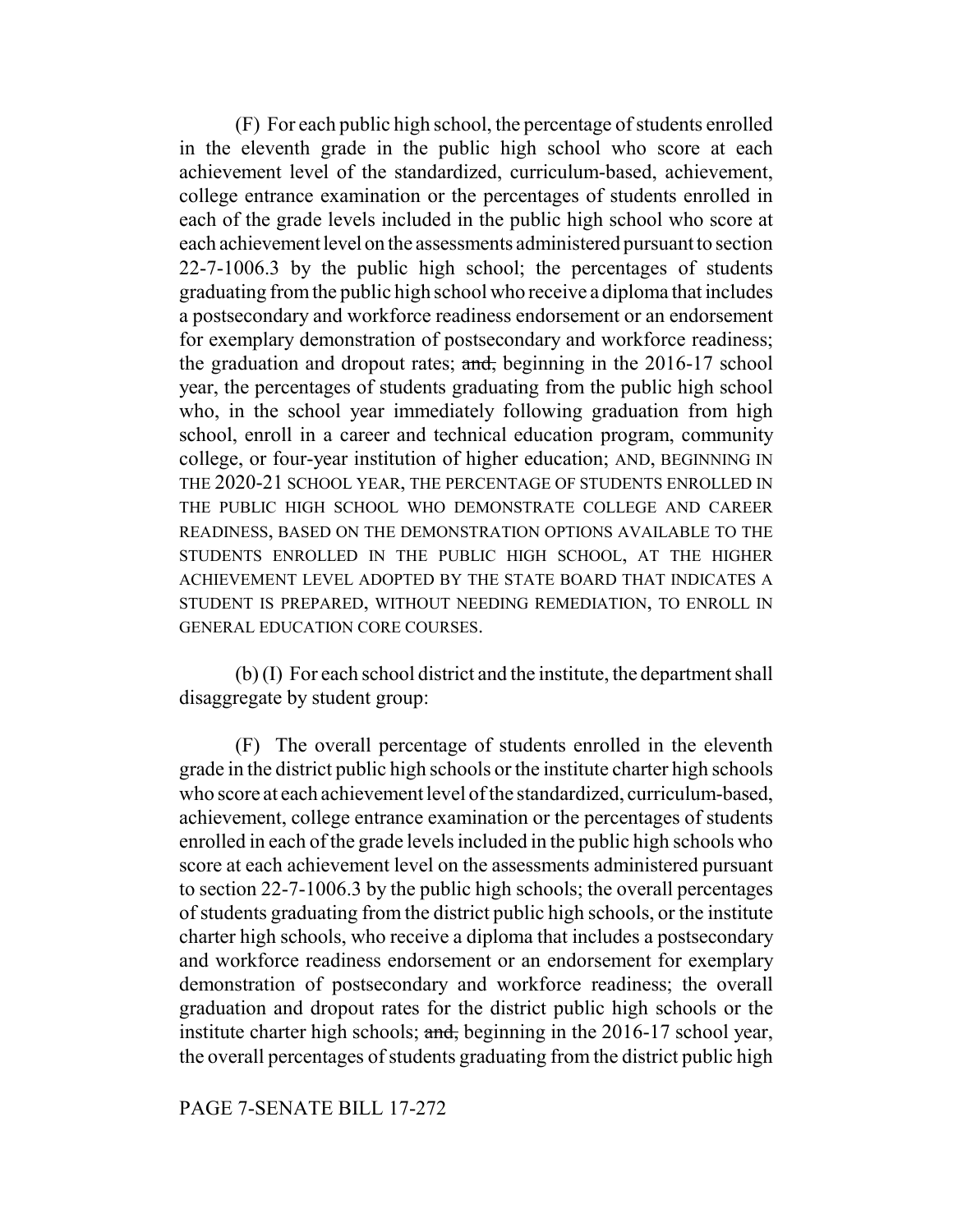schools or the institute charter high schools who, in the school year immediately following graduation from high school, enroll in a career and technical education program, community college, or four-year institution of higher education; AND, BEGINNING IN THE 2020-21 SCHOOL YEAR, THE OVERALL PERCENTAGE OF STUDENTS ENROLLED IN THE DISTRICT PUBLIC HIGH SCHOOLS OR INSTITUTE CHARTER HIGH SCHOOLS WHO DEMONSTRATE COLLEGE AND CAREER READINESS, BASED ON THE DEMONSTRATION OPTIONS ADOPTED BY THE DISTRICT CHARTER HIGH SCHOOL, SCHOOL DISTRICT, OR INSTITUTE CHARTER HIGH SCHOOL, AT THE HIGHER ACHIEVEMENT LEVEL ADOPTED BY THE STATE BOARD THAT INDICATES A STUDENT IS PREPARED, WITHOUT NEEDING REMEDIATION, TO ENROLL IN GENERAL EDUCATION CORE COURSES.

(c) (I) For the state, the department shall disaggregate by student group:

(F) The percentage of students enrolled in the eleventh grade in the public high schools in the state who score at each achievement level of the standardized, curriculum-based, achievement, college entrance examination or the percentages of students enrolled in each of the grade levels included in the public high schools in the state who score at each achievement level on the assessments administered pursuant to section 22-7-1006.3 by the public high schools; the overall percentages of students graduating from the public high schools in the state who receive diplomas that include postsecondary and workforce readiness endorsements or endorsements for exemplary demonstration of postsecondary and workforce readiness; the overall graduation and dropout rates for the public high schools in the state; and, beginning in the 2016-17 school year, the percentages of students graduating from the public high schools in the state who, in the school year immediately following graduation from high school, enroll in a career and technical education program, community college, or four-year institution of higher education; AND, BEGINNING IN THE 2020-21 SCHOOL YEAR, THE OVERALL PERCENTAGE OF STUDENTS ENROLLED IN THE PUBLIC HIGH SCHOOLS OF THE STATE WHO DEMONSTRATE COLLEGE AND CAREER READINESS, BASED ON THE DEMONSTRATION OPTIONS AVAILABLE TO THE STUDENTS ENROLLED IN EACH PUBLIC HIGH SCHOOL, AT THE HIGHER ACHIEVEMENT LEVEL ADOPTED BY THE STATE BOARD THAT INDICATES A STUDENT IS PREPARED, WITHOUT NEEDING REMEDIATION, TO ENROLL IN GENERAL EDUCATION CORE COURSES.

# PAGE 8-SENATE BILL 17-272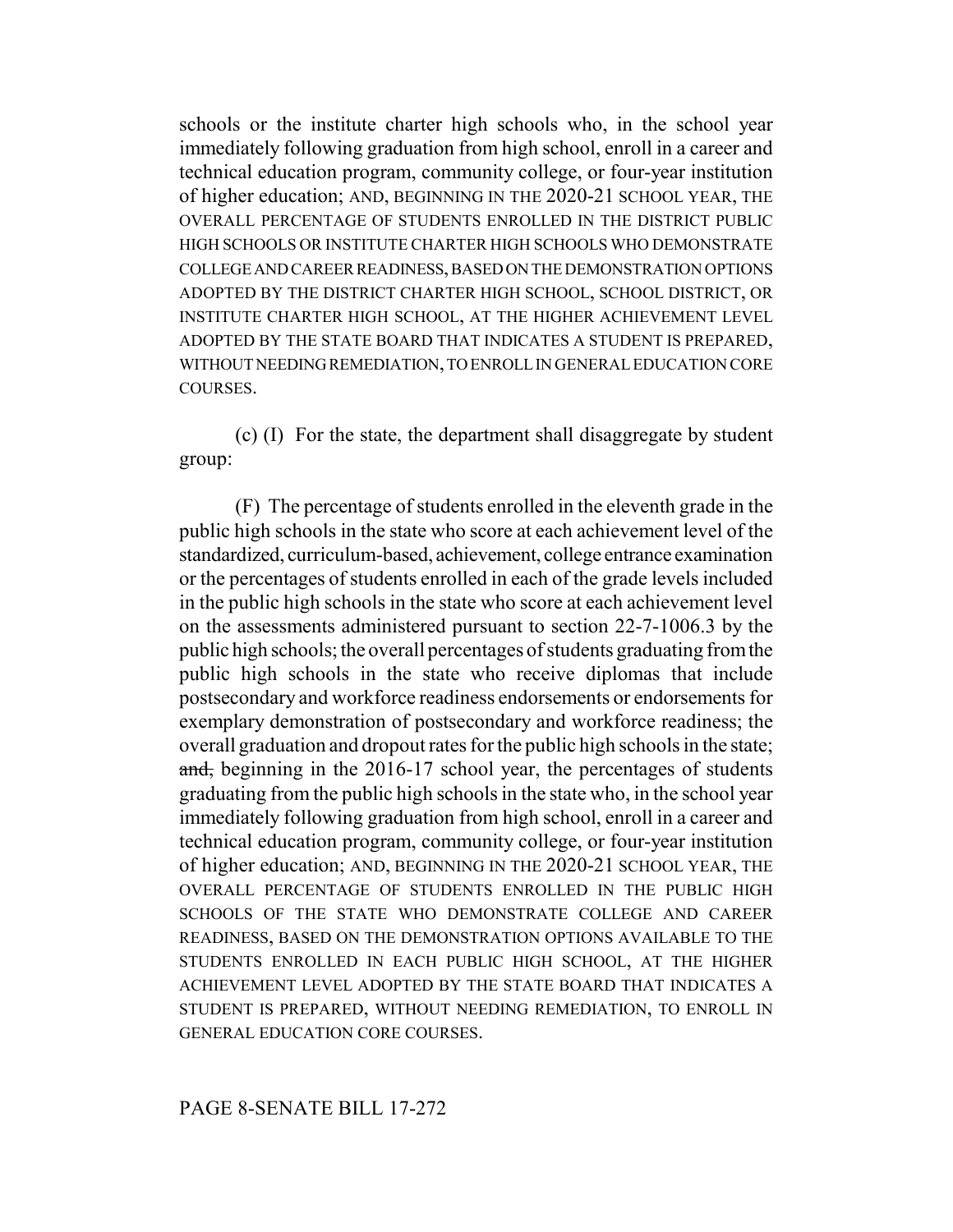**SECTION 5.** In Colorado Revised Statutes, 22-11-504, **amend** (1)(c), (1)(d), (2)(c), and (2)(d); and **add** (1)(e) and (2)(e) as follows:

**22-11-504. School district and institute reporting requirements.** (1) Each school district shall annually report to the department for each of the district public schools:

(c) The accreditation category, with supporting data, for each district public school; and

(d) Any additional information required for the department to implement the accreditation process described in part 2 of this article. THE HIGH SCHOOL GRADUATION REQUIREMENTS ADOPTED BY THE LOCAL SCHOOL BOARD, AS PROVIDED IN SECTION 22-32-109 (1)(kk), AND BY EACH DISTRICT CHARTER HIGH SCHOOL, INCLUDING THE OPTIONS ADOPTED BY THE LOCAL SCHOOL BOARD AND EACH DISTRICT CHARTER HIGH SCHOOL BY WHICH A HIGH SCHOOL STUDENT MAY DEMONSTRATE COLLEGE AND CAREER READINESS; AND

(e) ANY ADDITIONAL INFORMATION REQUIRED FOR THE DEPARTMENT TO IMPLEMENT THE ACCREDITATION PROCESS DESCRIBED IN PART 2 OF THIS ARTICLE 11.

(2) The institute shall annually report to the department for each institute charter school:

(c) The accreditation category, with supporting data, for each institute charter school; and

(d) Any additional information required by the accreditation process described in part 2 of this article. THE HIGH SCHOOL GRADUATION REQUIREMENTS ADOPTED BY EACH INSTITUTE CHARTER HIGH SCHOOL, INCLUDING THE OPTIONS ADOPTED BY EACH INSTITUTE CHARTER HIGH SCHOOL BY WHICH A HIGH SCHOOL STUDENT MAY DEMONSTRATE COLLEGE AND CAREER READINESS; AND

(e) ANY ADDITIONAL INFORMATION REQUIRED BY THE ACCREDITATION PROCESS DESCRIBED IN PART 2 OF THIS ARTICLE 11.

**SECTION 6. Act subject to petition - effective date.** This act

PAGE 9-SENATE BILL 17-272